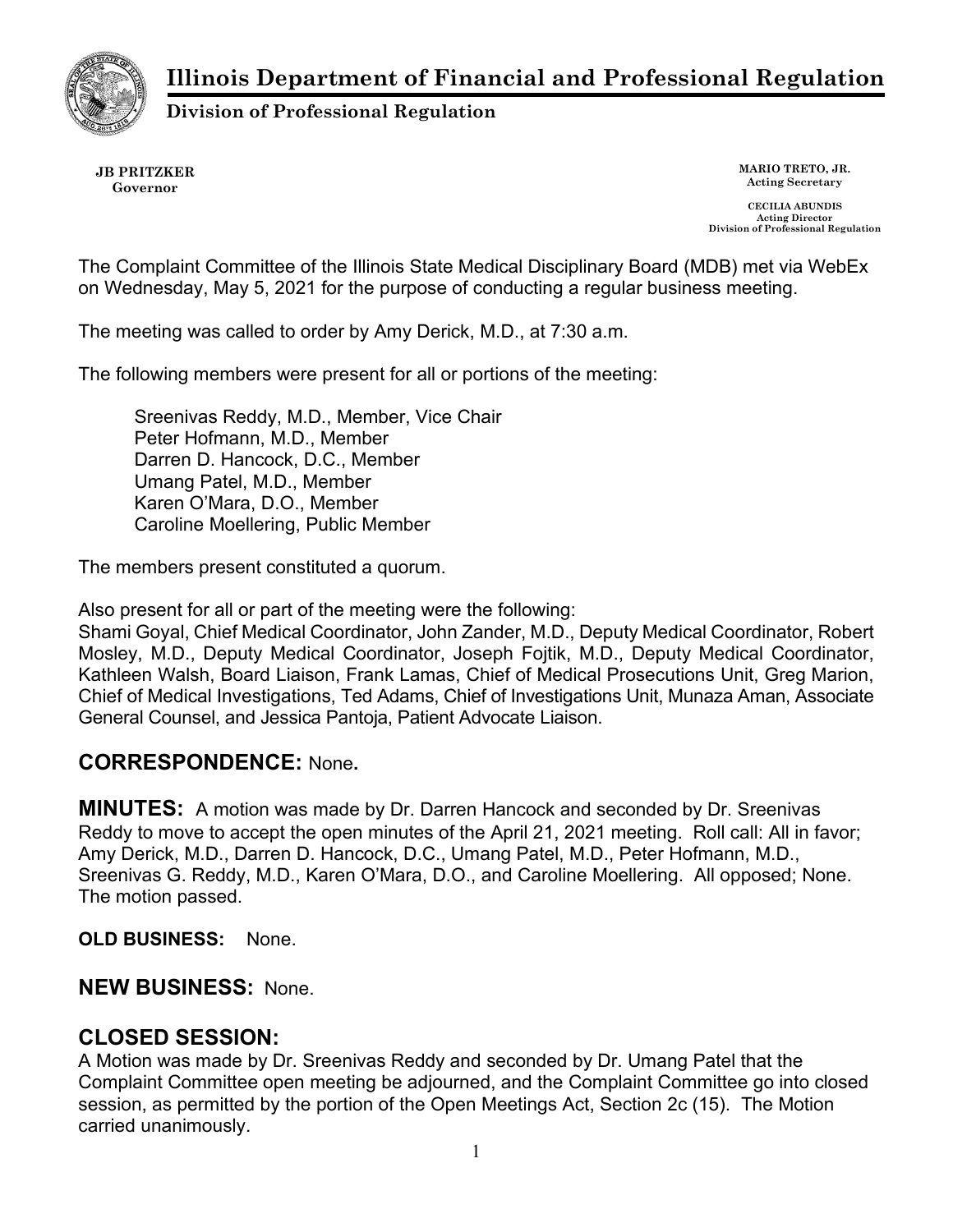Amy Derick, M.D., requested the roll call as follows: Darren D. Hancock, D.C., Umang Patel, M.D., Peter M. Hofmann, M.D., Sreenivas Reddy, M.D., Karen O'Mara, D.O., and Caroline Moellering.

## **RECONVENED OPEN BUSINESS MEETING:**

The Complaint Committee of the MDB made the following recommendation on the respective cases:

 $\geq$  27 Investigative files were reviewed

A motion was made by Dr. Darren Hancock and seconded by Dr. Umang Patel to move to accept the recommendation to close 20 complaints. Roll call: All in favor; Amy Derick, M.D., Darren D. Hancock, D.C., Peter Hofmann, M.D., Sreenivas G. Reddy, M.D., Umang Patel, M.D., Caroline Moellering, Karen O'Mara, D.O., Shami Goyal, M.D., Frank Lamas, and Greg Marion. All opposed; None. The motion passed.

After discussion, a motion was made by Dr. Darren Hancock and seconded by Dr. Peter Hofmann to move to reject the recommendation to close one (1) complaint, and instead refer it to prosecutions unit. Roll call: All in favor; Amy Derick, M.D., Darren D. Hancock, D.C., Peter Hofmann, M.D., Sreenivas G. Reddy, M.D., Umang Patel, M.D., Caroline Moellering, Shami Goyal, M.D., Karen O'Mara, D.O., Greg Marion and Frank Lamas. All opposed; None. The motion passed.

After discussion, a motion was made by Dr. Darren Hancock and seconded by Dr. Peter Hofmann to move to reject the recommendation to close one (1) complaint, and instead refer it to prosecutions unit. Roll call: All in favor; Amy Derick, M.D., Karen O'Mara, D.O., Shami Goyal, M.D., Caroline Moellering, Darren D. Hancock, D.C., Peter Hofmann, M.D., Sreenivas G. Reddy, M.D., Umang Patel, M.D., Greg Marion and Frank Lamas. All opposed; None. The motion passed.

After discussion, a motion was made by Dr. Amy Derick, M.D. and seconded by Dr. Karen O'Mara to move to accept recommendation to close one (1) complaint. Roll call: All in favor; Amy Derick, M.D., Darren D. Hancock, D.C., Peter Hofmann, M.D., Sreenivas G. Reddy, M.D., Umang Patel, M.D., Caroline Moellering, Shami Goyal, M.D., Karen O'Mara, D.O., Greg Marion and Frank Lamas. All opposed; None. The motion passed.

A motion was made by Dr. Peter Hofmann and seconded by Dr. Sreenivas Reddy to move to accept the recommendation to refer three (3) complaints to prosecutions unit. All in favor; Amy Derick, M.D., Darren D. Hancock, D.C., Peter Hofmann, M.D., Sreenivas G. Reddy, M.D., Umang Patel, M.D., Caroline Moellering, Karen O'Mara, D.O., Shami Goyal, M.D., Greg Marion and Frank Lamas. All opposed; None. The motion passed.

After discussion, a motion was made by Dr. Darren Hancock and seconded by Dr. Peter Hofmann to move to accept the recommendation to refer one (1) complaint to prosecutions unit. All in favor; Amy Derick, M.D., Darren D. Hancock, D.C., Peter Hofmann, M.D., Sreenivas G. Reddy, M.D., Umang Patel, M.D., Caroline Moellering, Karen O'Mara, D.O., Shami Goyal, M.D., Greg Marion and Frank Lamas. All opposed; None. The motion passed.